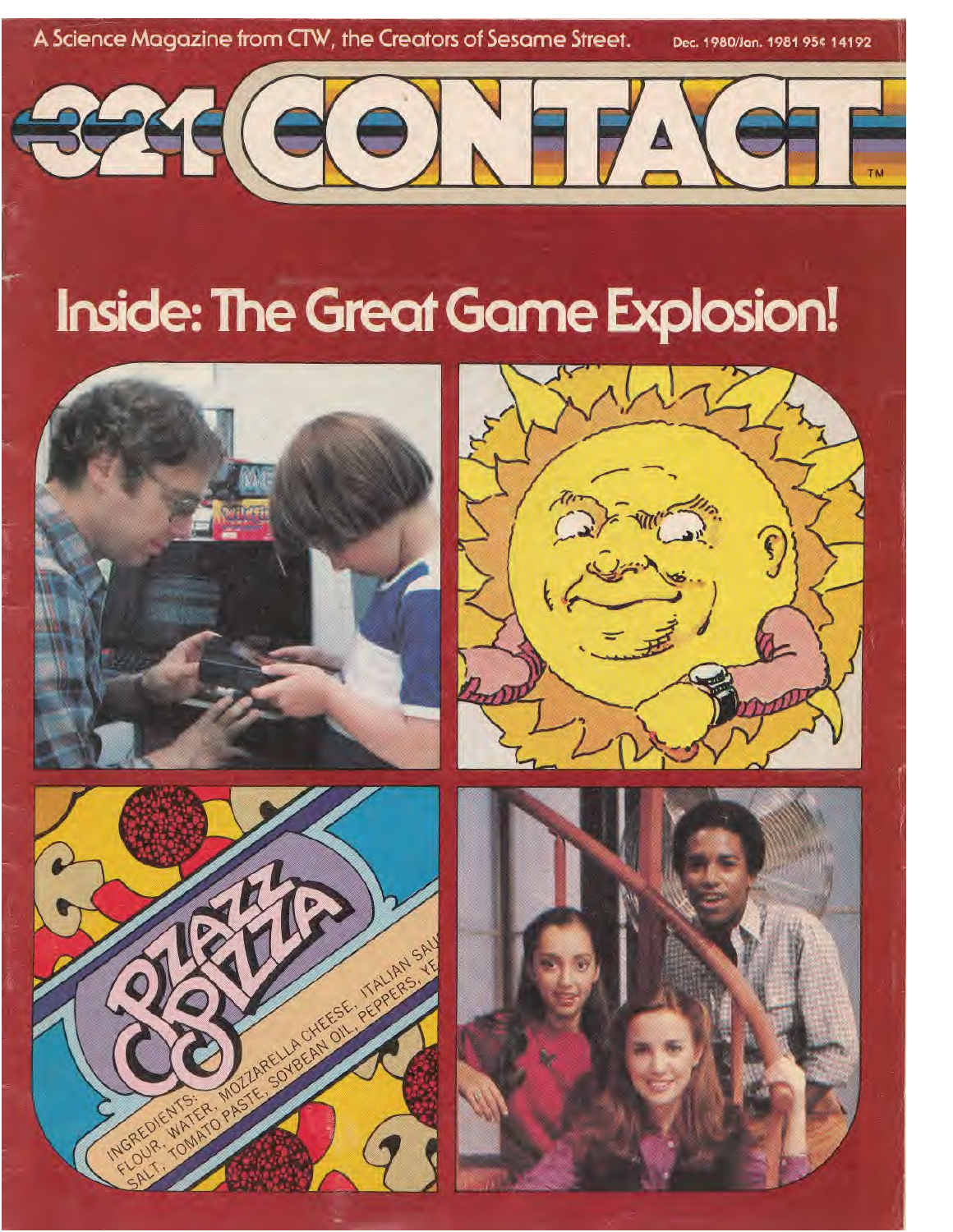

**by Dian G. Smith**



**Above: Toy inventor Bob Doyle plays his newest game, "Wildfire," with his son Derek. Bob, his wife Holly, and Holly's brother Wendl have invented more than a dozen games and toys. Right: The Doyle family plays their electronic board game, "Stop Thief!"**

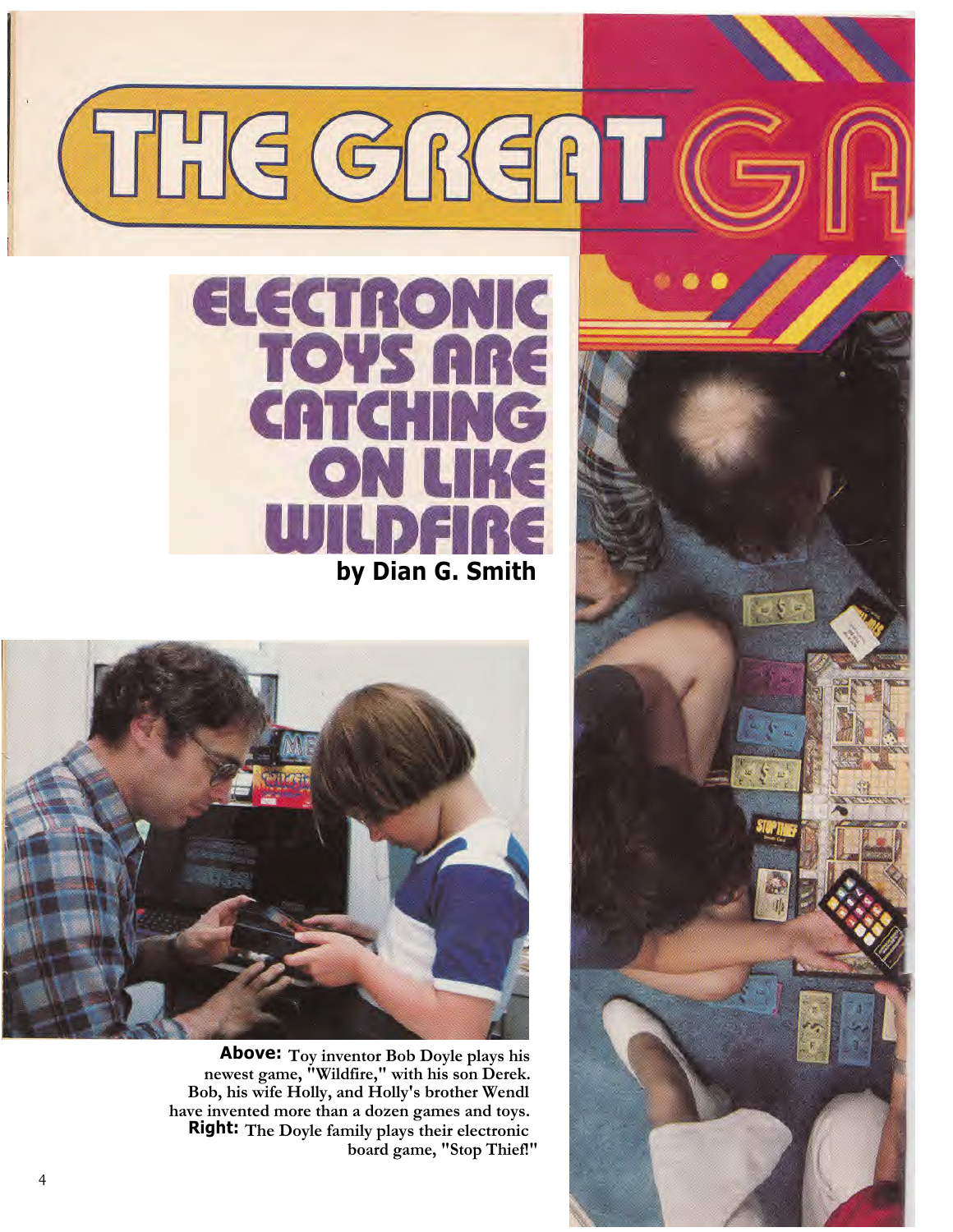Would you like to have a toy robot that obeys your voice and no one else's? Sounds impossible? It's not.

Amazing new toys are being invented all the time. Many of them use computers. These "electronic brains" make toys more complicated and more exciting than ever before. "We're not that far from building a real R2D2," says toy inventor Bob Doyle.

You may not know Bob's name, but there's a good chance you have seen one of the toys he and his wife invented. The first one was Code Name: Sector, an electronic submarine chase game. Soon after came Merlin, a brainy little game that plays back musical notes and can be a tough partner in tic-tac-toe. The Doyles' newest electronic games are Stop Thief, a board game, and Wildfire, a pinball machine small enough to hold in your hands.

## **Meet Micro-Cosmos**

Six years ago, Bob Doyle started a small company for toy inventions, called Micro-Cosmos. Its headquarters is the third floor of a big red house on a quiet street in Cambridge, Massachusetts. Its staff is only three people: Bob, his wife Holly, and her brother, Wendl Thomis.

On the second floor of the house, the Doyles live with their two sons, Rob, 14, and Derek, seven. Rob and Derek also work for the company. Their job is to test their parents' toys. "We've got almost every electronic game there is," says Holly, "and our kids have played them all. We know we've got to invent a really good game, or the boys won't play ours."

## **Getting Started**

The Doyles worked as scientists before they became toy inventors. Bob and Holly were both astronomers. Wendl was a computer scientist. They used computers in their work. For fun, they played games—like chess—with computers. But these computers weren't toys. They were huge machines that cost thousands of dollars.

In the early 1970s, scientists began making computers in much smaller sizes. As more of them s.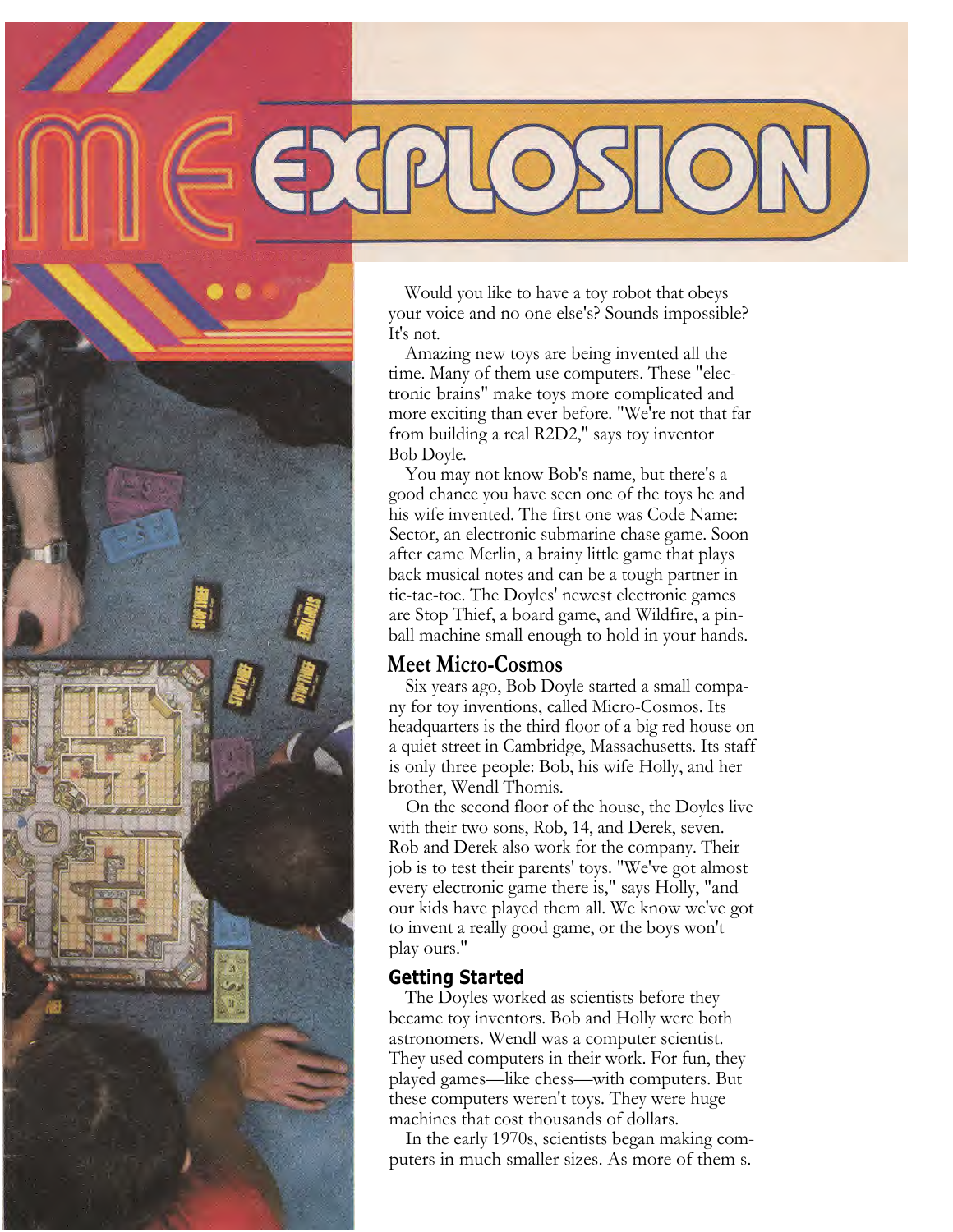

**Above:** Sitting on Holly Doyle's finger is the tiny "electronic brain" that makes "Merlin" work. It's called a computer chip. **Right:** Before Bob and Holly began inventing toys, they worked as astronomers—space scientists! **Below:** Rob Doyle, 14, is a computer whiz. Here he is playing a maze game on the family computer.